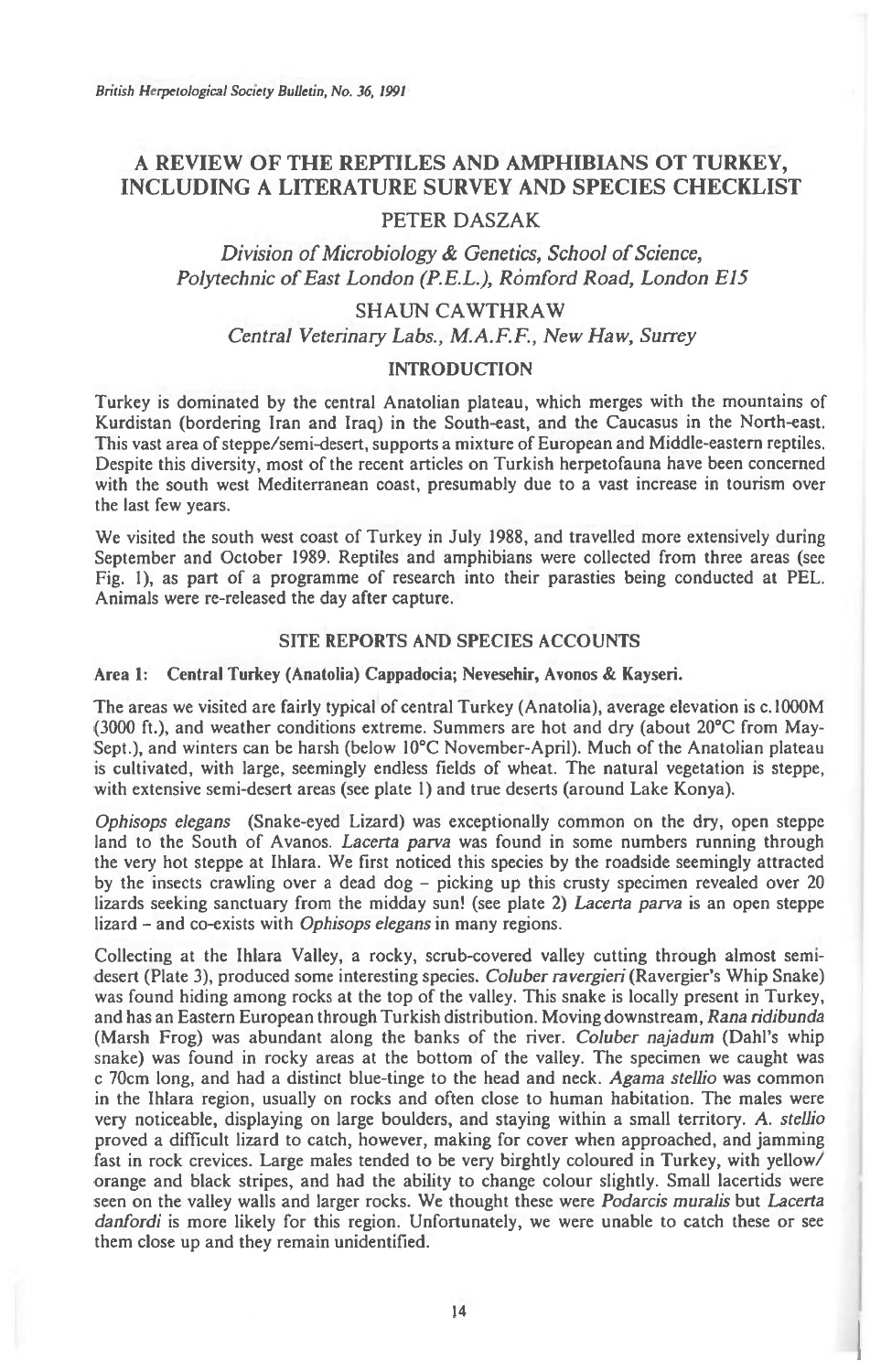

ligtue I Map of the region showing the 3 collecting sites . I. Cappadocia; 2. Mt Ararat; 3. Patara & Dalyan.



**Figure 2. Natural Vegetation : a. steppe, b. salt steppe and semi-desert; c. Mediterranean evergreen (stone pine, myrtle, olive etc.); d. mixed broad-leaved and coniferous woodland; e. grassland.**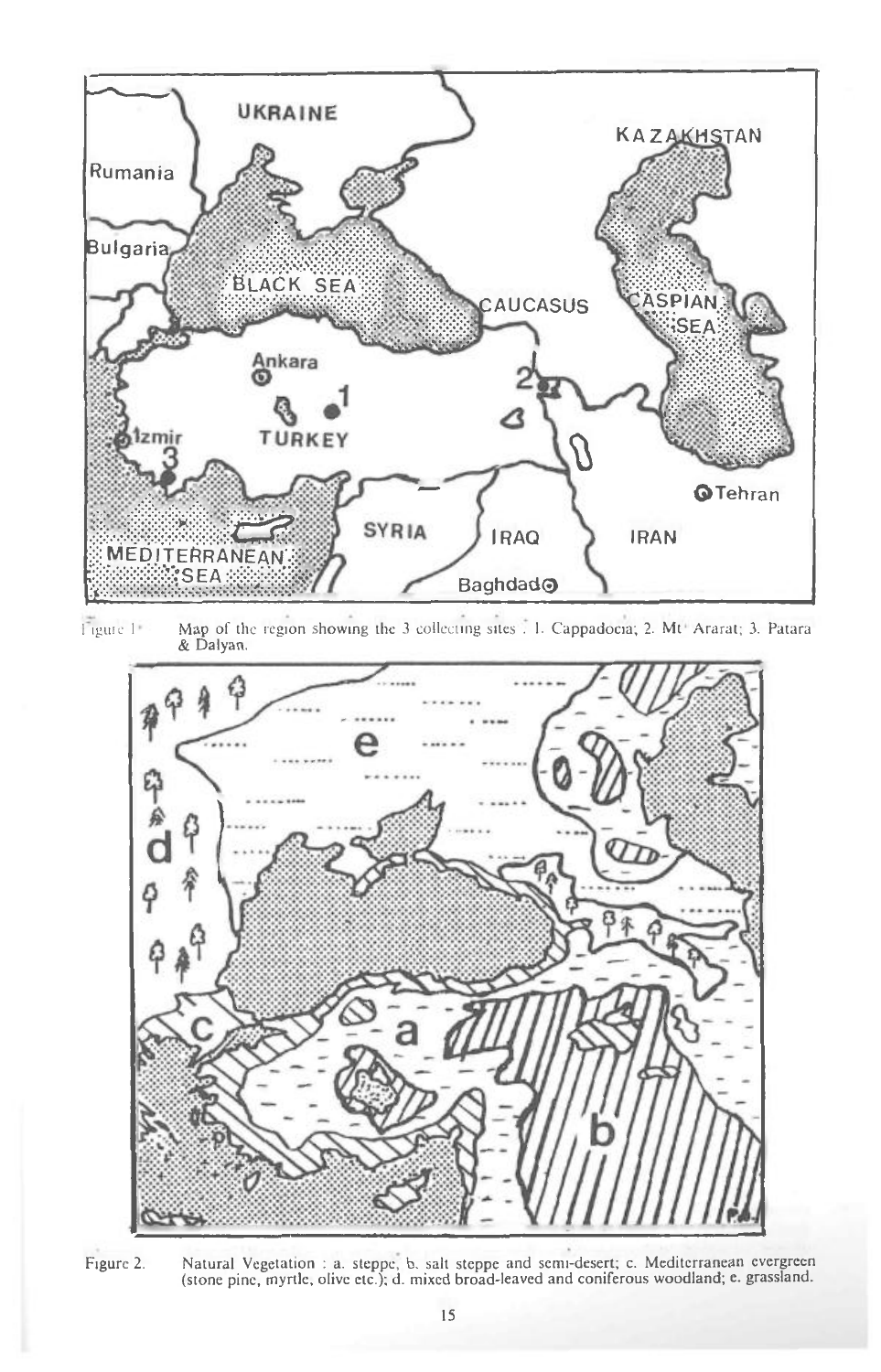

Plate I. Dry, rocky steppland, South of Avanos, Capadocia (Area 1), habitat for *Ophisops elegans.* 





Plate 2. This carcass provided a bizarre shelter for *Lacerta parva (area I).*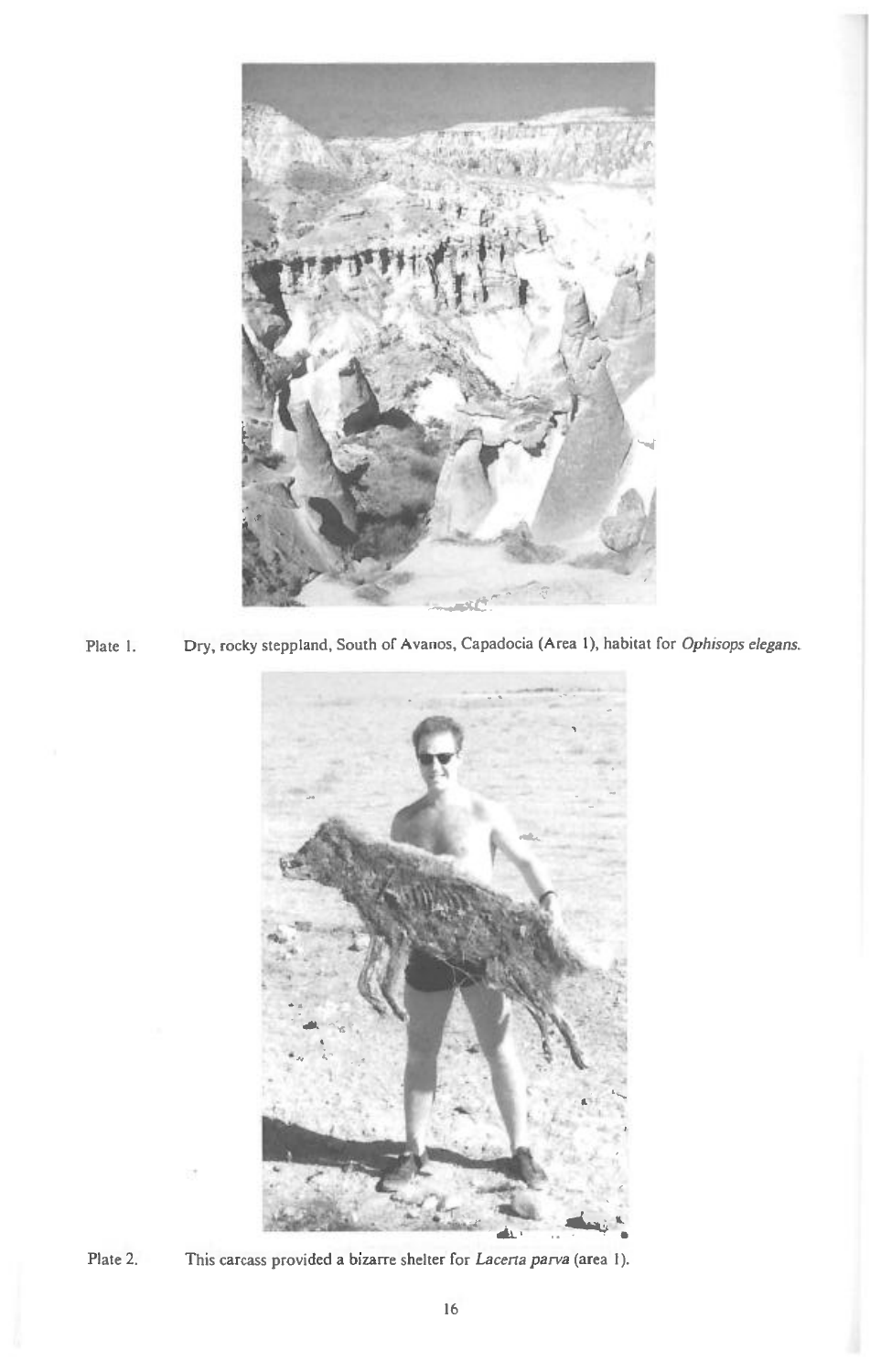

Plate 3. The Ihlara Valley (area 1), habitat for Coluber ravergieri, *Rana ndibunda, Coluber najadum*  and *Agama stellio.* 

#### **Area 2: Eastern Turkey: Dogubayazit & Mount. Ararat.**

Here, the average elevation is slightly higher than the central Turkish plateau – regularly passing the 2000M (6000 ft.) mark. The vegetation is typically Middle-eastern (Note that the latitude is the same as Baghdad), with steppe and semi desert predominant. Large areas of salt-steppe form in Summer from seasonal lakes and rivers. Due to the high elevation, and proximity to the mountains of Armenia and Kurdistan, the winters are long and harsh (below 10°C October-May, snow-bound December-March), and the summers hot, dry and short. (Above 20°C late June-September). These conditions put severe constraints on the reptile fauna.

We arrived at Dogubayazit in late September, just before autumn rains began in earnest. Short spells of very hot sunshine alternated with hard rain and hail storms. These conditions narrowed the scope of reptile species to the more hardy. We saw only 2 species during our stay, both Agamids and both interesting for their Asiatic rather than European derivation. Two kilometers to the east of Dogubayazit, we found *Phrynocephalus helioscopus* (Sun Watcher or Toad-headed Agamid). This small (Adults 10-20 cm incl. tail) agamid has rough, tuberculated dorsal scales, a sandy brown dorsal base colour, with regular chocolate-brown patches. They were easily identified by their rather squat appearance and flattish snouts similar to *Uromastyx hardwickii* (see Plate 4). Two characteristic orange blotches, bordered with blue were found on the Nape of most individuals, and some had large patches of pale orange/yellow on their ventral surface. They also had noticeably elongated claws on their forefeet — this is an adaptation for burrowing to avoid extremes of temperature.

Despite extensive searching, *P. helioscopus* could only be found on the alluvial plains surrounding Mt. Ararat (see Plate 5). These expanses of hard, sun-baked earth were interspersed with dry river beds, which were favoured by the lizards at Dogubayazit. *P. helioscopus* are burrowers, that aestivate through the hottest part of the summer, and hibernate during winter. The active season is rather short, with eggs laid in June, and a possible second clutch in August. (Clark & Clark 1973). We found very young lizards (Length 2 cm S-V) during the first week in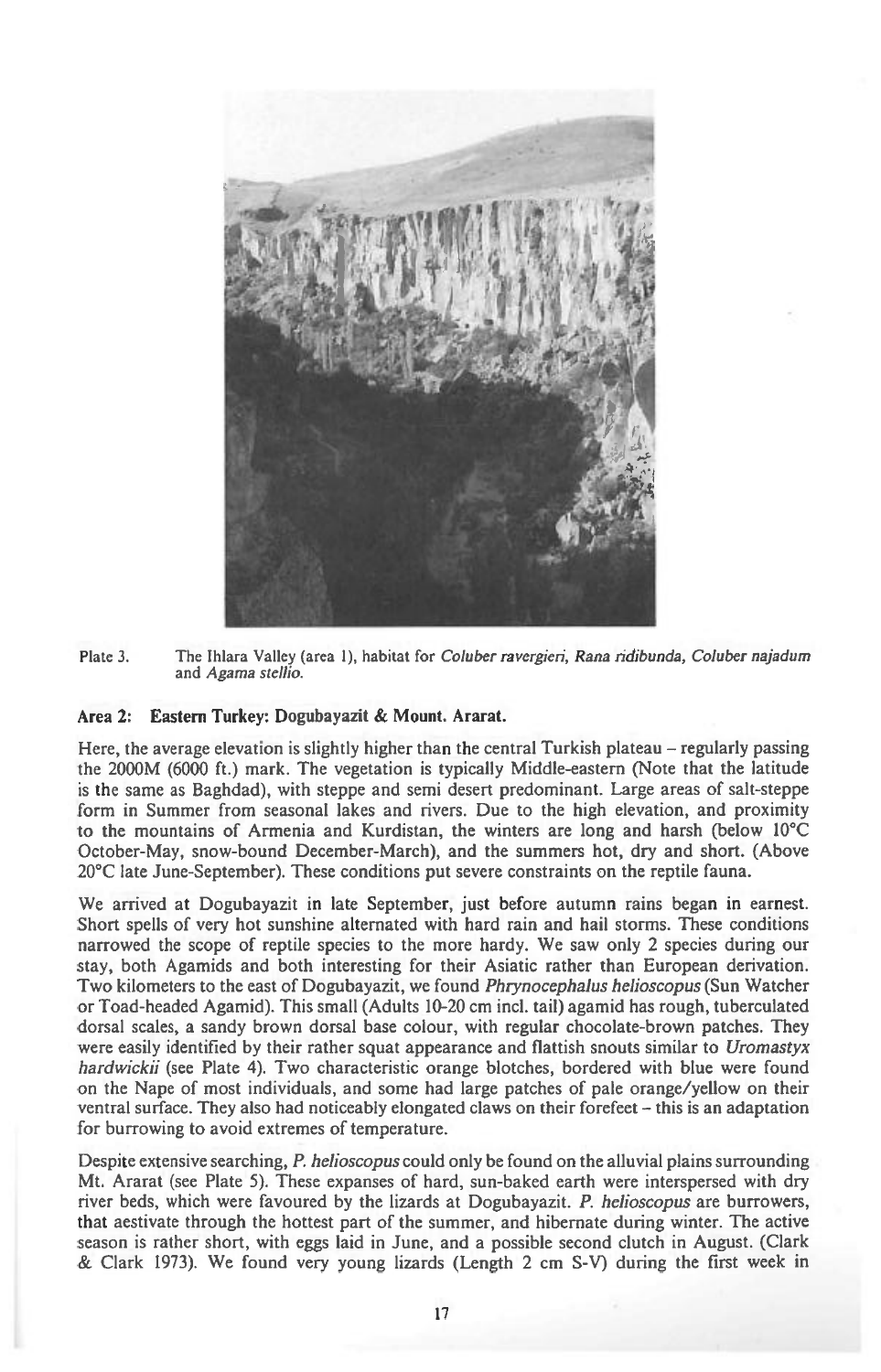



October, suggesting that a second clutch does occur. Catching this agamid was easy; we simply chased them away from their burrows and they became rapidly exhausted. On dull days we dug them out of their rather shallow (c.10m deep) burrows). In Turkey, these lizards are undoubtedly a speciality of the Mt. Ararat region. Clark  $\&$  Clark (1973) found them only at Igdir and Dogubayazit; both are villages at the foot of Ararat. This species is widespread around the Caspian sea, Iran and Arghanistan, and further spread westward is probably prevented by the higher mountain ranges encircling Ararat.

*Agama caucasica* (Northern Rock Agama), another predominantly eastern species was found close to the *P. helioscopus site. A. caucasica* again has a very specific habitat preference in Turkey, being found only on the foothills of Ararat. It can be found on the lower slopes (c 1500M, 45000 ft.) of the small mountains 3km or so east of Dogubayazit (see Plate 5). These are very sparsely vegetated, rocky and dry, with thorny scrub and spurge giving cover for the lizards. *A. caucasica* is easily caught, being far less wary than *A. stair',* and hides in scrub, rather than rock crevices, when approached. We saw only young specimens (length c.12 cm incl. tail) though the adults may reach 35cm. The juvenile lizards were dark brown with orange stripes on the body and tail. A distinguishing feature is their lack of keeled dorsal scales, and a prominant tympanum. This species is again restricted in Turkey to the Ararat region, although it is widespread in the caucasus and further eastwards.

#### Area **3: Coastal South-west Turkey; Patara, Dalyan.**

The South-west coast of Turkey is typically Mediterranean — temperatures dip only to 15°C in winter, and there is a long, hot summer (above 20°C April-November). Vegetation is evergreen macquis, with olives and Stone Pine, as well as large areas of dry coastal scrub. This region is much richer in terms of species number, and has a Mediterranean/European herpetofauna. Specialities include the very common *Agama stelho* as well as certain important nesting sites for the Loggerhead Turtle *(Carretta carretta).* The main site we collected was Dalyan (Caunos) which has large areas of rocky scrub, and a lake with a river running down to the sea. A small beach to the west has a Stone Pine wood backing on to it, and a large sand bar forms the main beach to the east of the river mouth; an extensive freshwater delta can be found behind the bar, with a network of channels and reed beds. We also collected at Patara, which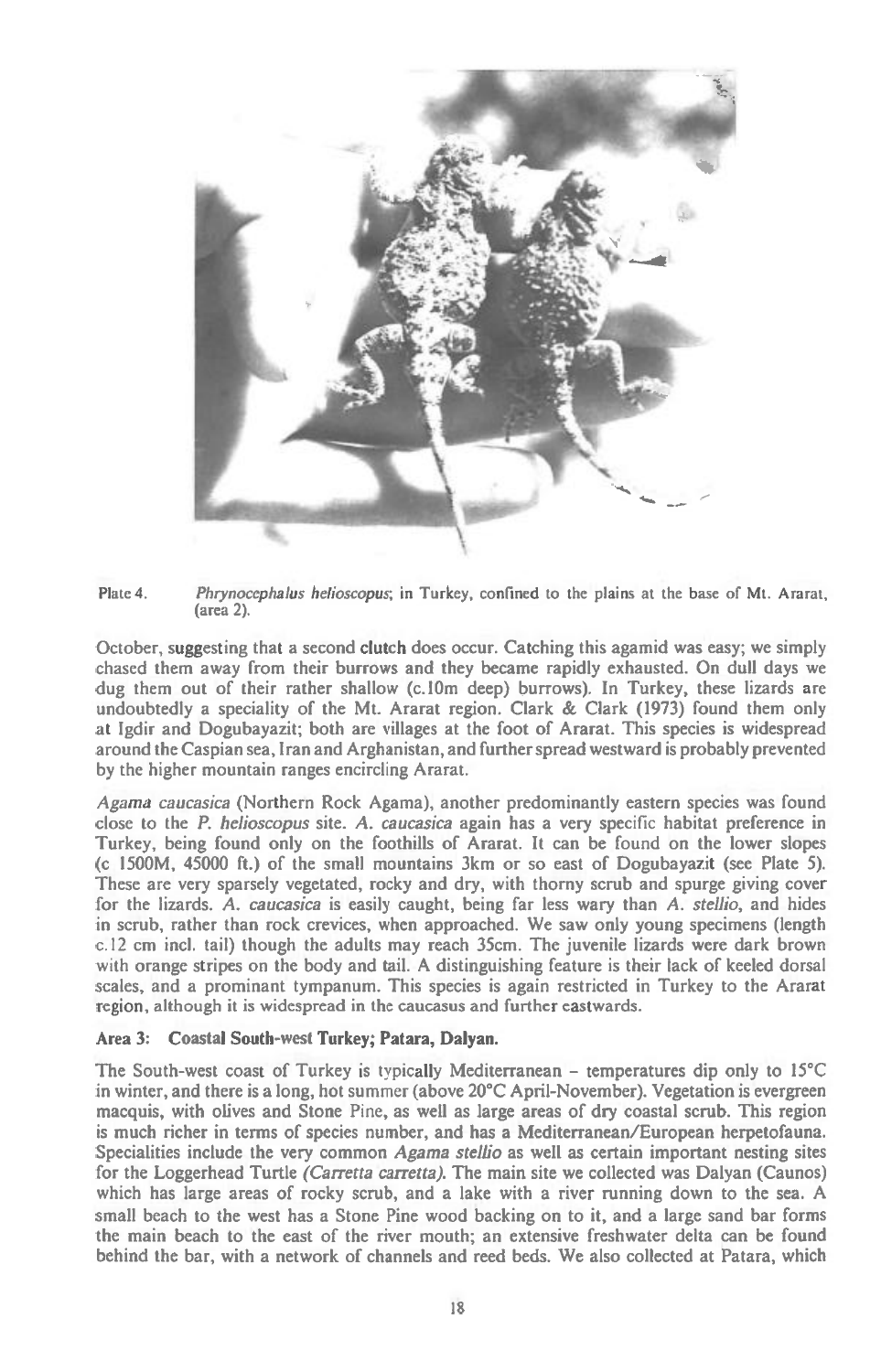

Plate 5. Mt. Ararat, viewed from the foot of Kizil Dag. (area 2). The alluvial plain in the foreground is cultivated, with *Phrynocephalus helioscopus* being confined to the dried-out rocky river beds which cut through it.



Plate 6. Kizil Dag, a 3000m mountain South of Mount Ararat (area 2). The thorny scrub in the foreground (c 1500-1750m) yielded Agama caucasica.

is similar to Dalyan, but here the delta has been in-filled with drifting sand — forming a dune system with mud flats and marshes. The beach at Patara is 18km long and slopes up sharply to a rocky scrubland behind.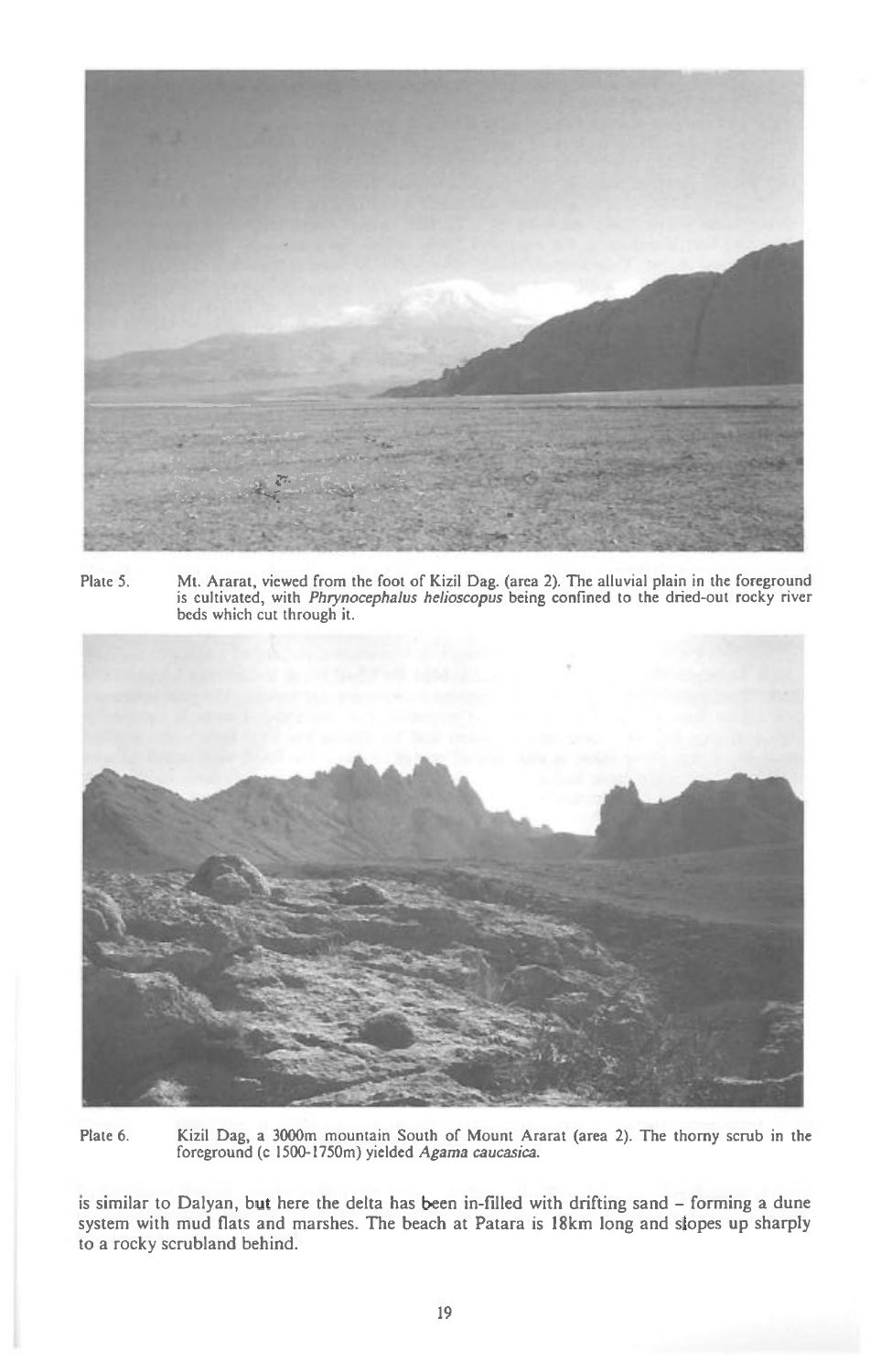## Chelonia

We found the nest sites of Loggerheads (Carretta carretta) by the dried up eggshell remains, even in October. They were most easily found at Patara near the headland at the East on the heaped, sloping sand — but we also found them at Dalyan (Cunos) and Fethiye. All are well known, properly managed sites (see discussion). Testudo graeca (Spur-Thighed Tortoise) was found at Dalyan. A large female was found wandering on the small beach, and we were shown some young being reared up by a Turkish family. Emys orbicularis (European Pond Terrapin) was abundant in the river and Delta (which the locals call "the Lake") between the town and the sea. These animals are shy, diving into the water at the sound of an approaching boat. We also found young (c. 7cm) specimens in a small stream at Dalyan. Mauremys caspica (Stripe-Necked Terrapin) was found in the river 6km to the west of Patara. We watched an adult specimen being washed out to sea; it swam back and eventually surfaced on the beach. According to Arnold, Burton & Ovenden, (1978) this species is known to tolerate brackish water well.

A most intriguing find was that of Trionyx triunguis (Nile Softshell turtle) swimming near the surface of the river at Dalyan town harbour. A young specimen was seen c.10cm long, which spent a good half hour basking, and feeding at the water's edge. Trionyx triunguis was first described from South-west Turkey by Dr. Basoglu (1973b). In this paper he states that they are common in the lake around Koycegiz — this is further upstream than our sightings. These softshells are known to reach 80cm S-V and some large specimens were seen swimming away from oncoming boats near the river outlet. Their distribution in Turkey is something of an enigma — since they are primarily N. African reaching as far North as Israel. Maybe fishermen brought them to Dalyan in the past as food or pets — certainly it seems unlikely that a turtle could have survived being washed from Israel through the Mediterranean to Turkey.

#### **Amphibia**

Rana ridibunda (Marsh Frog) was found behind the small beach at Dalyan. Around twenty individuals were found on the edge of a stagnant pool singing and basking. The pool temperature must have been very high since the sand surrounding it was too hot to walk on barefoot. When approached they dived into the water and hid among the algal mats — the maximum pool depth was about 10cm at this time of year (October). The frogs were varied in colour and markings — but most had a bright green stripe down their backs. Bufo viridis (Green Toad) was extremely common at all locations along the coast. This nocturnal species was easily caught in villages, hunting for food around street lamps, rubbish tips etc. Its large size and green-brown blotches on a pale base colour make it unmistakeable. Turkish individuals tend to have a pinkish/sandy ground colour with dark green blotches.

### **Reptilia**

**By far the** most easily found reptile was Hemidactylus turcicus turcicus (Mediterranean Gecko). This species prefers house walls and can usually be found just under the eaves of the roofs. Individuals seemed to have strict territories and could be located in exactly the same location each evening (see Selcer, K.W. 1986). Some specimens lived solely under street lamps and it was interesting to find that these were often higher than their counterparts on the more dimly-lit walls. We do not know if this species can change colour to any extent but it is quite probable and would be a useful adaptation. Young geckoes were found, and some recently vacated eggs (laid in pairs). The young were c. 3cm S-V in length, and very lightly coloured, almost transparent — their viscera were visible through the light pinkish belly; this colouration is obviously a survival strategy for the vulnerable young. Ophisops elegans (Snake-Eyed Lizard) was caught at Patara. Here, they seemed to prefer the dried-out marshes and sand dunes behind the beach, where they were very common. This lizard tended to dart between clumps of vegetation when pursued, and was difficult to catch. Lacerta trilineata (Balkan Green Lizard) was found in a ditch near a cultivated field on the banks of the large lake 2km upstream from Dalyan town. This large, green lizard had dark markings on the back. L. trilineata replaces L. viridis over much of Turkey. Agama stellio was very common among ruins at both Patara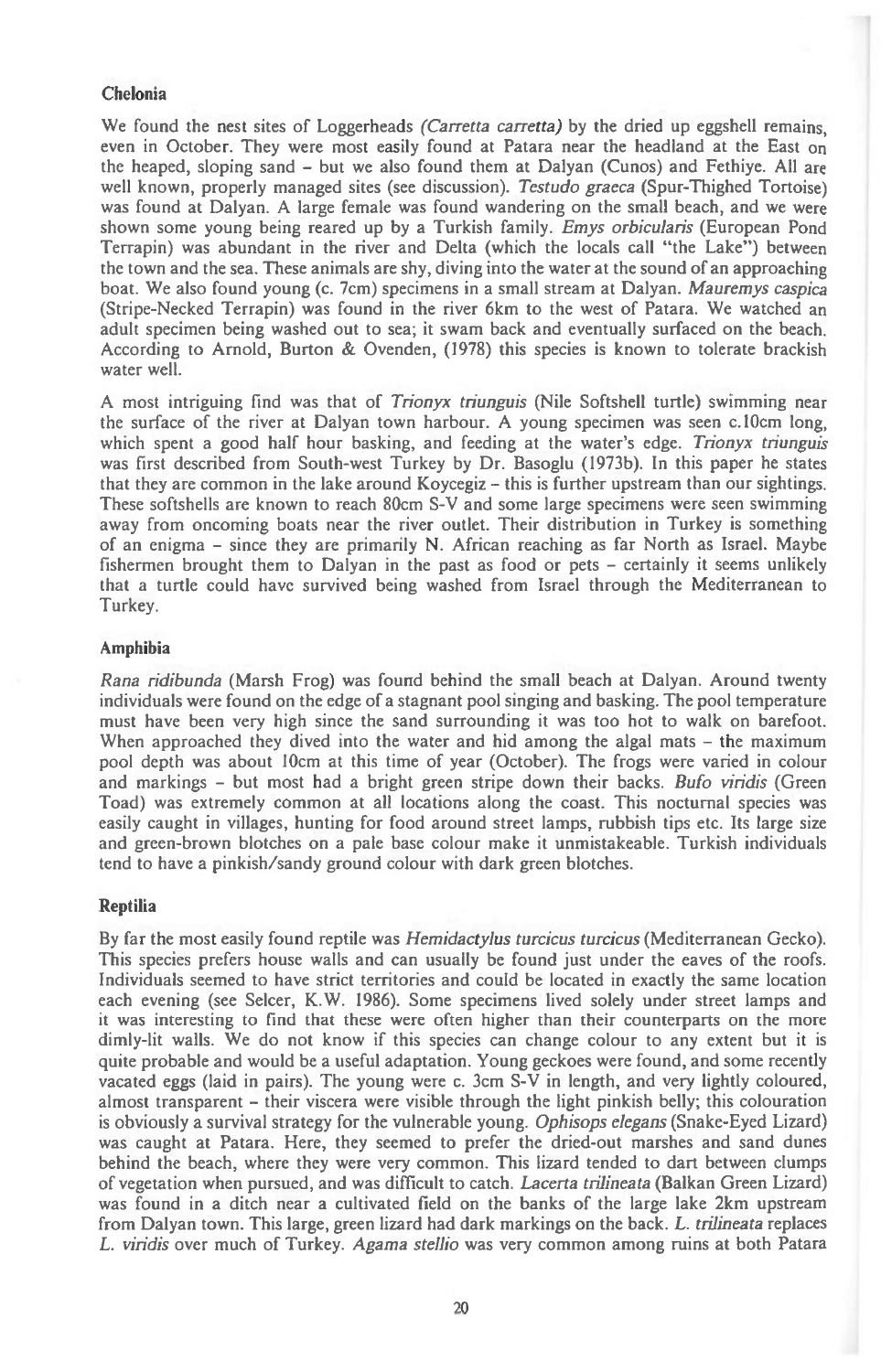(between the town and the beach) and Dalyan (at the Caunos ruins, and on hillsides further upstream). The dominant, colourful males were easily found, displaying noticeably on large boulders.

Also seen were *Ophisaurus apodus* (Glass Lizard) at Patara, in rocky scrubland near the ruins. *Lacerta danfordi* was found on rocks behind the small beach at Dalyan. Some specimens had blue-tinged tails, most had cream lines down their chocolate backs. *L. danfordi is* a speciality of the South-West region.

#### LITERATURE SURVEY

There is no satisfactory field guide for the English speaking visitor to Turkey. Arnold, Burton & Ovenden (1978) covers only the small part of Turkey in mainland Europe. This is geographically correct, but surely the recent upsurge of tourism in Turkey, (also Morocco, Tunisia, Egypt and Israel) points to a gap in the market. The recent French field guide, Matz, G. & Weber, D. (1983) covers the Caspian and Caucasus and is useful for Eastern Turkish species, but again does not actually cover Turkey. We found Engelmann, Fritzsche, Gunther and Obst (1986) invaluable since it includes Turkey, with maps and illustrations for most species. Drawbacks are that the text is in German and it is difficult to obtain. The three volumes by the Turkish authors Basoglu and Baran are useful for reference. Basogulu & Baran (1977), deals with lizards and turtles, has a brief English summary and distribution details. Basoglu (1973a) concerns amphibians and Basoglu & Baran (1980) snakes. These are again difficult to obtain in this country. A recent German guide to European snakes (Gruber, U., 1989) includes N. Africa, Israel and the Caucasus as well as Turkey, with colour photos for most species. Baran (1976) is in Turkish and deals with taxonomy and distribution of Turkish snakes. Steward (1971) covers the snakes of Europe (incl. Asiatic Turkey) but is now largely out of date. Nohmes 3-volume work covers the Caspian region and European Turkey, but misses out Asiatic Turkey.

Various important collections and surveys of Turkish herpetofauna have been published. Bird (1936) and Bodenheimer & Fritz (1944) although very extensive are a little out of date in



Figure 3. Simplified diagram to show influences on Turkish herpetofauna (see text): 1. Central and Northern European; 2. Caucasus/Caspian; 3. Iranian/Afghani; 4. Middle Eastern; 5. Mediterranean; 6. Central Turkish (endemic region).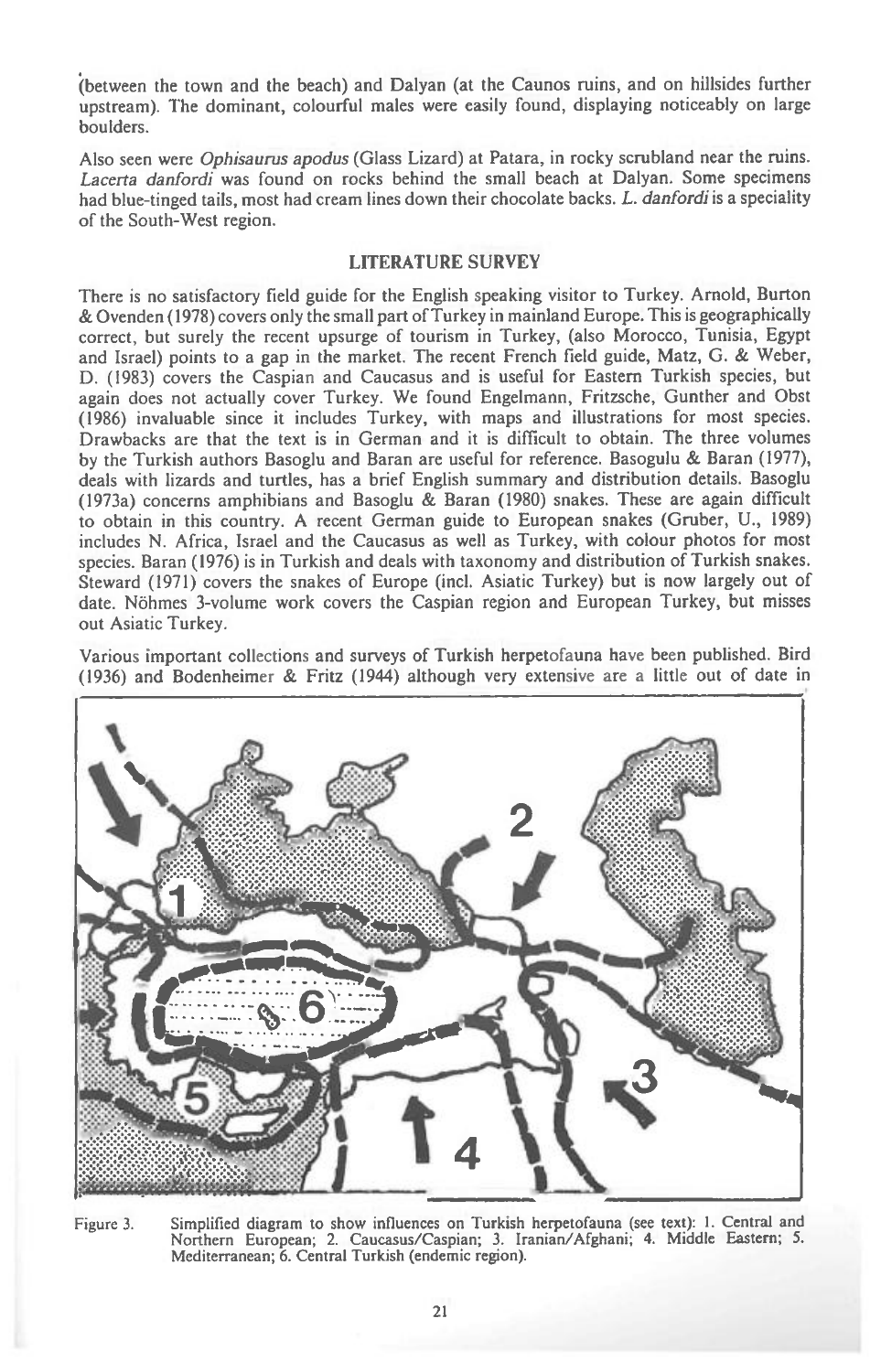**some respects; more recent surveys are less confusing in nomenclature. We found Clark & Clark (1973) invaluable since it contains detailed habitat descriptions, notes on behaviour as well as variations within species. Other useful reviews are Andren & Nilson (1976); Mertens, (1952); Lambert (1970); Teynie (1987) and Hingley (1989).** 

**There have been numerous short papers published, many of which are rather specialised** (see **citations for the more relevant ones). Baran (1978) discusses rare Turkish snakes; Flardh (1983) describes Mt. Ararats' herpetofauna; Sochurek (1984) covers the genus** *Elaphe.* **An important recent paper by Nilson, Andren and Flardh (1988) reviews** Turkish **vipers and clears up many taxonomic problems.** 

#### **SPECIES CHECKLIST**

**This list has been compiled from the most recent literature, but may not be complete. The areas numbered after the species name refer to those on the map in fig. 3 and suggest the derivation of the animals' distribution.** 

**NOTE: 1. Central and Northern European derivation** 

- **2. Caucasian or Caspian**
- **3. Iranian/Afghani**
- **4. Middle Eastern**
- **5. Mediterranean**
- **6. Central Turkish (endemic)**

#### **Amphibia**

| Mertensiella caucasica                     |               |
|--------------------------------------------|---------------|
| M. luschani - Southern coastal, localised  |               |
| Salamandra salamandra                      |               |
| Triturus vulgaris                          |               |
| T. cristatus                               |               |
| T. vittatus – North coast and Syrian Coast |               |
| Pelobates syriacus                         | 4             |
| Pelodytes caucasicus                       | 2             |
| Bufo bufo                                  |               |
| <b>Bufo viridis</b>                        |               |
| Hyla arborea                               |               |
| H. savignyi                                | 4             |
| Rana macronemus                            | $\frac{2}{5}$ |
| R. ridibunda                               |               |
| <b>Chelonia</b>                            |               |
| Caretta caretta                            |               |
| Chelonia mydas                             |               |
| Lepidochelys kempi                         |               |
| Dermochelys coriacea                       |               |
| Testudo graeca                             |               |
| T. hermanni                                |               |
| Emys orbicularis                           |               |

*Mauremys caspica rivulata* **4**  *Trionyx euphratica* **4**  *T. triunguis* **4** 

#### **Sauria**

*Cyrtodactylus kotschyi C heterocercus*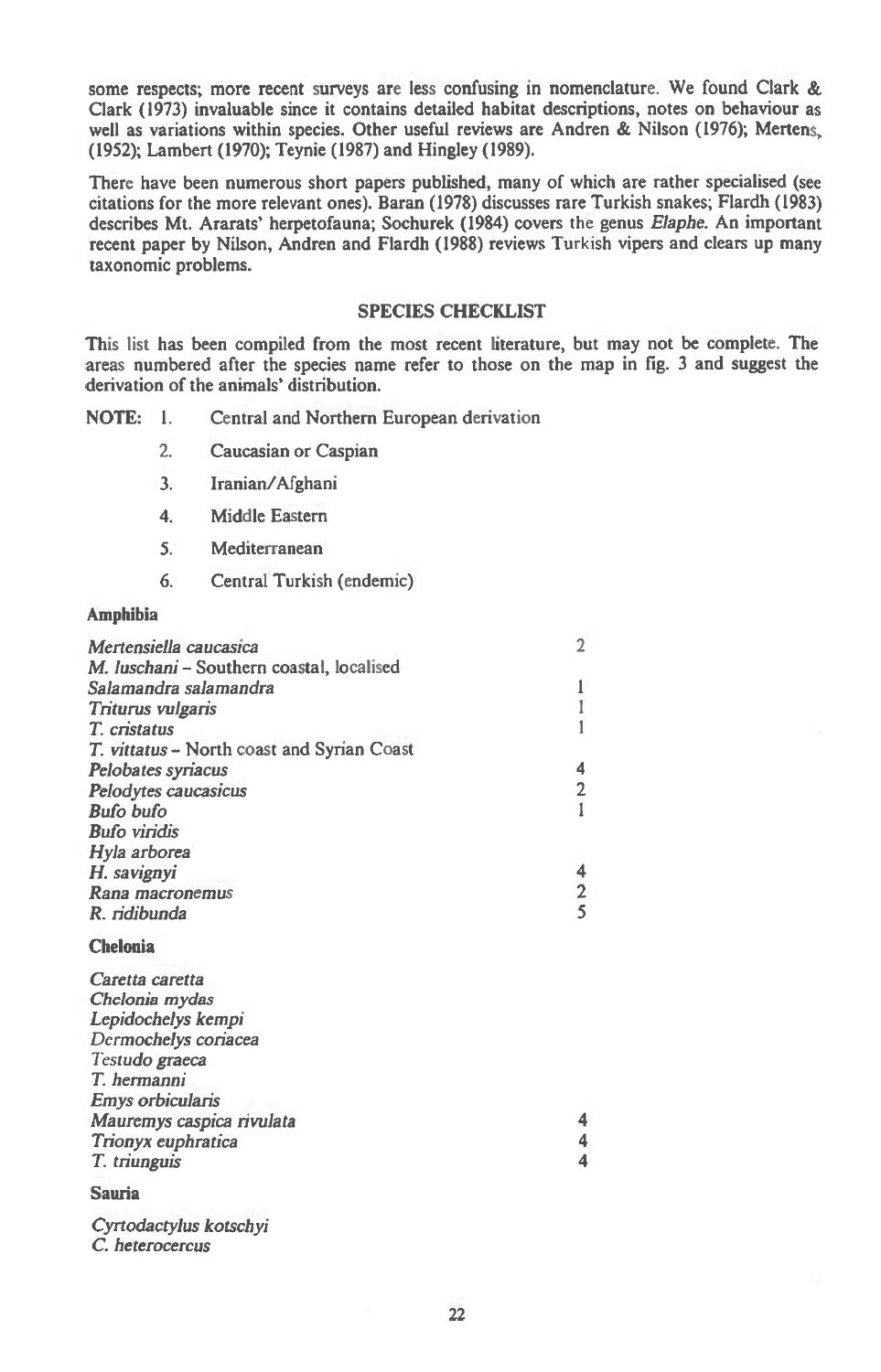| Hemidactylus turcicus                                      | 5              |
|------------------------------------------------------------|----------------|
| Phyllodactylus elisae                                      |                |
| Agama caucasia                                             | 2              |
| Agama stellio                                              | 4              |
| Agama ruderata                                             | 4              |
| Phrynocephalus helioscopus                                 | 3              |
| Chamaeleo chameleon                                        | 4              |
| Anguis fragilis                                            | 1              |
| Ophisaurus apodus                                          |                |
| Varanus griseus                                            | 4              |
| Acanthodactylus boskianus                                  |                |
| Lacerta viridis                                            | 1              |
| L. trilineata                                              | 6              |
| L. agilis                                                  |                |
| L. saxicola                                                |                |
| L. strigata                                                |                |
| L. cappadocica                                             |                |
| L. raddei                                                  | $\overline{2}$ |
| L. laevis                                                  |                |
| L. rudis                                                   | 2              |
| L. princeps                                                |                |
| L. armeniaca                                               | $\overline{2}$ |
| L. danfordi – S.W. Med. only; endemic                      |                |
| L. praticola                                               |                |
| L. derjugini                                               | 2              |
| L. parva                                                   | 6              |
| L. uzzelli – E. turkey only – Parthenogenetic species      |                |
| Podarcis sicula                                            |                |
| P. taurica                                                 |                |
| P. muralis                                                 |                |
| Ophisops elegans                                           | 6              |
| Ablepharus kitaibelli                                      |                |
| Chalcides ocellatus                                        | 4              |
| Eumeces schneideri                                         | 4              |
| Mabuya aurata                                              | 4              |
| M. vittata                                                 | 4              |
| Ophiomorus punctatissimus - South West coastal             |                |
| Blanus strauchi - South West coast - Antakya               |                |
| Leptotyphlops macrorhynchus-rare, found near Mardin + Urfa |                |
| Typhlops vermicularis                                      |                |
|                                                            |                |
| Ophidia                                                    |                |
| Eryx jaculus                                               |                |
| Coluber jugularis                                          |                |
| C. najadum                                                 | 5              |
| C. ravergieri                                              | 2              |
| C. rubiceps                                                | 4 coastal      |
| Coronella austriaca                                        | 1              |
| Eirenis collaris - found only near Mardin & Urfa           |                |
| E. barani                                                  | $\overline{c}$ |
| E. coronella – found only near Urfa                        |                |
| E. modestus                                                | $\overline{2}$ |
| E. rothi                                                   | 4 rare in      |
| E. punctatolineatus                                        | 2              |
| E. persicus                                                | 3 rare in      |
| Elaphe hohenackeri                                         | 6              |
| E. hohenackeri rothi - rare, Taurus Mts. near Antalya      |                |
|                                                            |                |

*E. rothi* 4 rare in Turkey

*E. persicus* 3 rare in Turkey

*E. longissima*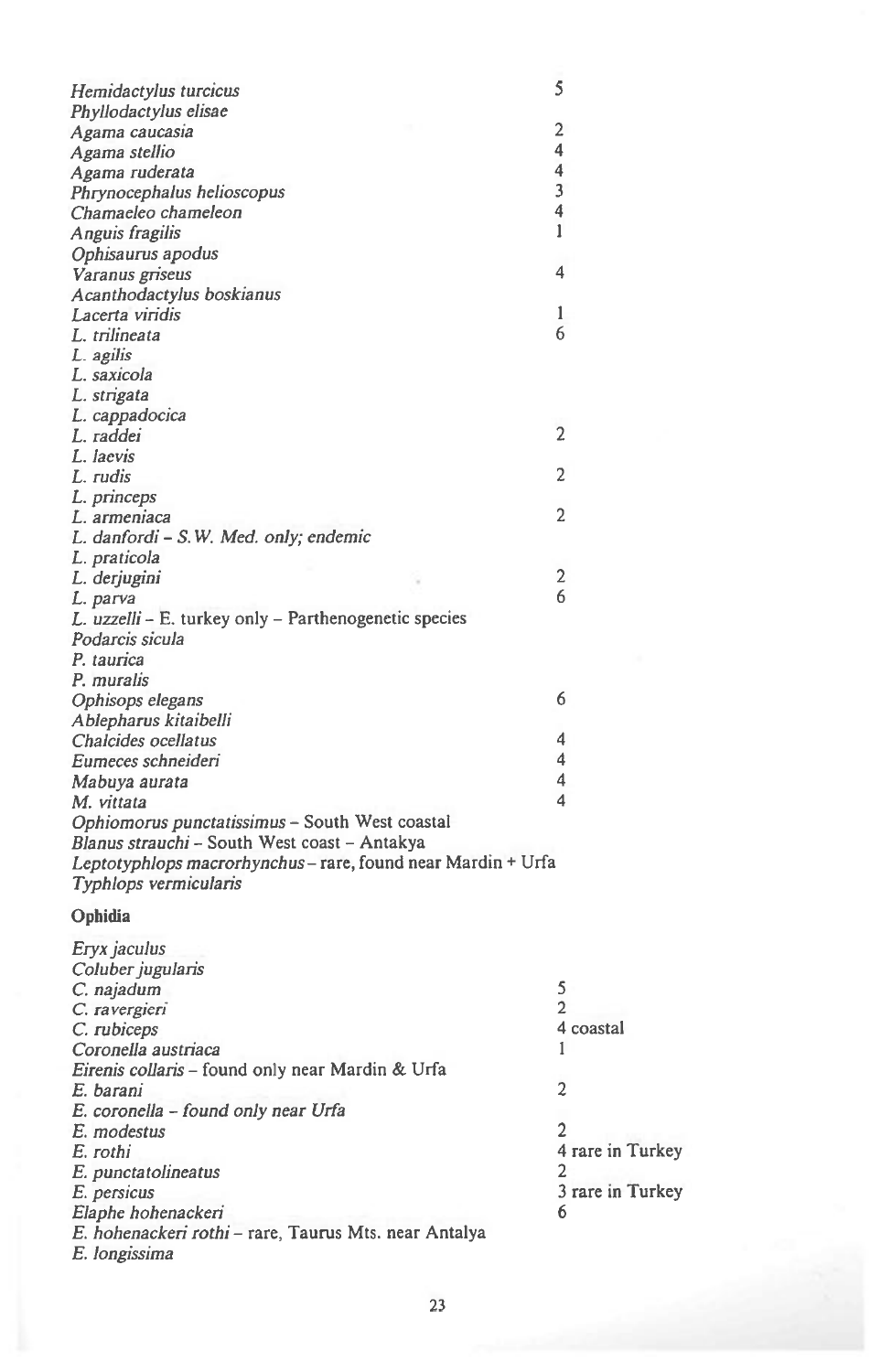| E. quatuorlineata                                        |                |
|----------------------------------------------------------|----------------|
| E. situla                                                |                |
| Malpolon monpessulanus                                   | 5              |
| Telescopus fallax                                        |                |
| Rhynchocalamus melanocephalus                            | 2              |
| Natrix natrix                                            |                |
| N. tessellata                                            |                |
| Vipera ursinii anatolica - South-west coast              |                |
| V. ursinii eriwanensis                                   |                |
| V. kaznakovi                                             | $\overline{2}$ |
| V. barani – Istanbul region only                         |                |
| V. ammodytes meridionalis                                |                |
| V. ammodytes montandoni - European                       |                |
| V. ammodytes transcaucasiana - Northern                  |                |
| V. bulgardaghica – Southern Central                      |                |
| V. wagneri - Western half                                |                |
| V. raddei raddei                                         | 3              |
| V. raddei kurdistanica – localised to the Hakkari region |                |
| V. lebetina obtusa                                       |                |
|                                                          |                |

#### **DISCUSSION**

**Turkey is uniquely situated; its inhospitable mountainous terrain lies at the cross roads of European and Eastern fauna. The 'Gateway to the East' cliche of tourist brochures rings true both culturally and herpetologically! Five major influences shape its herpetofauna (see Fig, 3); Mediterranean (eg.** *H. turcicus),* **Central European** *(Coronella austriaca),* **the Caucasus (eg.** *Lacerta saxicola).* **Iranian/Afghani (eg.** *Pluynocephalus helioscopus)* **and Middle Eastern (eg.** *Eumeces schneiden).* **The result is a ring-like zone, rich and varied in species, circling the Anatolian Plateau. This central region is arid, with extremes of temperature, and although poor in terms of species number, yields the true Turkish species, typified by the almost endemic**  *Ophisops elegans.* **This is, possibly, the true East/West meeting point as well as the stronghold of other species with a mainly Turkish distribution;** *Lacerta parva* **(almost** *endemic), L. trilineata* **and** *Lacerta danfordi* **amongst others. The Middle Eastern influence is strong with** *Agama stellio* **reaching through the southern half of Turkey and just into Europe and**  *Pelobates syriacus* **and** *Mabuya aurata* **infiltrating well into Southern Turkey. Other typically Middle Eastern species filtering through to Turkey** *are Chalcides ocellatus, Mabuya vittata, Chamaeleo chameleon, Agama ruderata, Eirenis* **spp, and** *Trionyx euphratica,* **all reaching the most Northerly and often westerly fringes of their distribution. The European species tend to group around the northern coastal region, a distribution typified by** *Anguis fragilis* **and**  *Coronella austriaca.* 

**Travelling Eastwards one leaves the central plateau and the fauna becomes markedly less European. To the North, species typical of the Caucasus:** *Mertensiella caucasica, Pelodytes caucasicus, Rana macronemus, Lacerta armeniaca, L. saxicola, Agama caucasica* **and** *Vipera kaznakovi* **replace their European counterparts.** *Phrynocephalus helioscopus,* which **is very localised in Turkey, represents the Iranian-Afghani fauna along with the Rock Viper V.** *raddei.* 

**Moving westwards to the Mediterranean coast, the Iraqi and Syrian semi-desert yields to scrub and macquis with a typical Mediterranean fauna** *(Hemidactylus turcicus, Coluber najadum, Malpalon monspessulanus).* **Even here differences will be noted;** *Podarcis muralis* is **rare,** *Agama stellio* **and** *Bufo viridis* **very common, and unusual species can be found:** *Mertensiella luschani, Lacerta danfordi, Ophiomorus punctatissimus* **and** *Coluber rubiceps.* 

**So it seems that Turkey truly acts as a buffer zone between the hot deserts of Syria, Iraq and Iran, the mountains of the Caucasus, and Eastern Europe. The mountains of East Turkey and the harsh winters of Anatolia must act as barriers to further infiltration (cf.** *P. helioscopus*  **which is confined by the ring of Mountains west of Ararat).** 

#### **POINTS OF NOTICE FOR TRAVELLERS**

The best time **to visit Turkey is probably late Spring/early Summer -** the intense heat of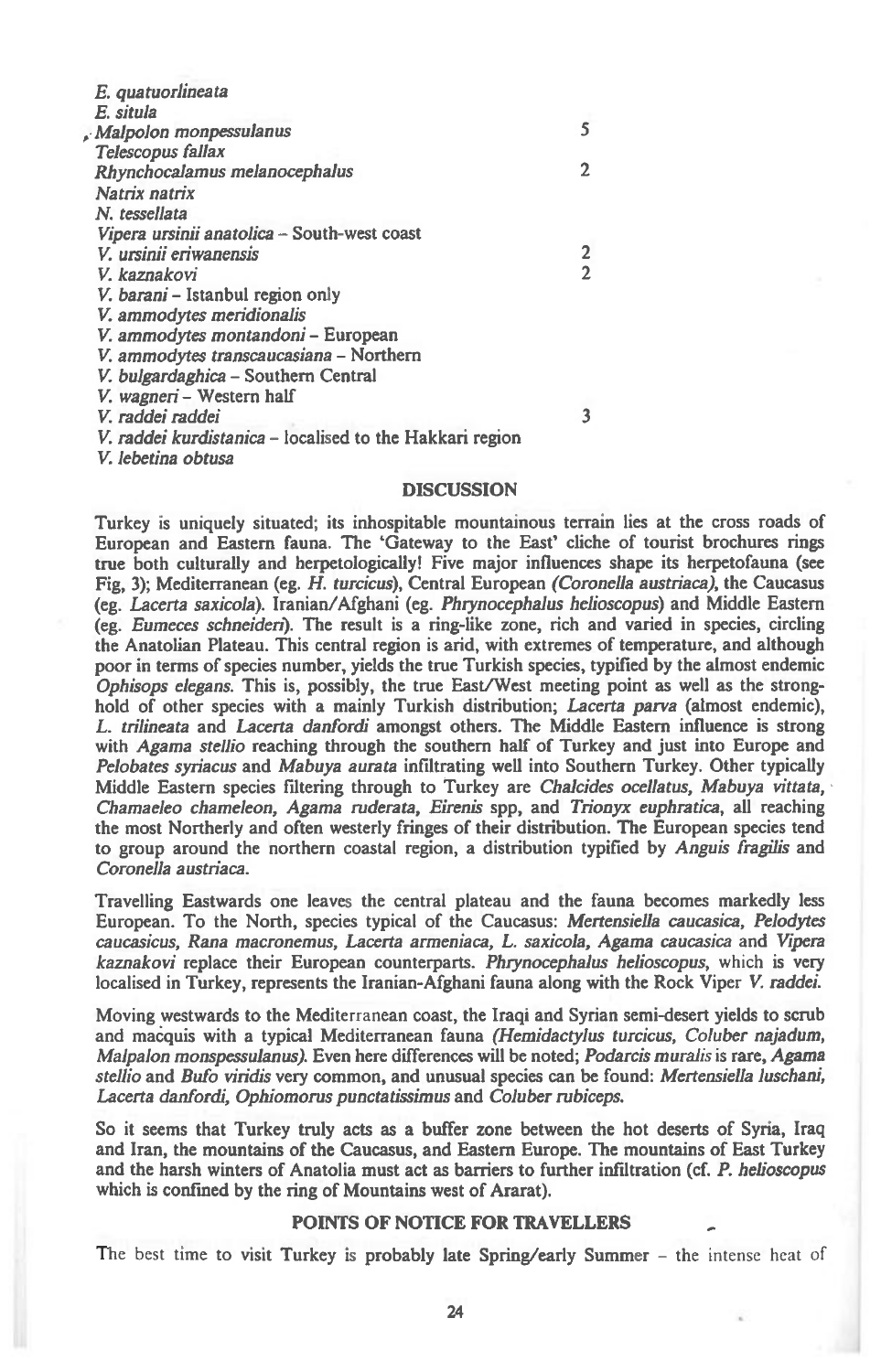high summer causes many species to remain hidden. In the central region early morning and evening are the best times to collect. Further east, intermittent rain/sun is good for semidesert species, since they remain well hidden in the full heat. Ruins are worth checking in all regions for *Agama stellio,* Lacertids and *Coluber* spp. On the hot plateau, any unusual, rugged areas — small stream valleys etc. which give shade, will produce results.

In our opinion it is worth the effort to travel to the east of Turkey — it is surely a good chance to see the Caucasus and Iranian/Iraqi specialities without the need for an Iranian or Russian visa (both difficult to obtain) or Iraqi visa (almost impossible at times!). Travel through Turkey is cheap and efficient — the locals use coaches (1000 km for a termer!) and internal flights are cheap. Accommodation and food are readily available and inexpensive. No restrictions are placed on tourism, although one is deterred from visiting some South-Eastern (Kurdish) regions, due to separatist action. We managed to travel there without many problems, despite a high army presence on the Iraqi/Iranian borders.

Turkey has a mixed conservation record. Hunting is still a popular hobby, but this is to be expected in a large rural country. The forestry department is well run and modern and seems to take care of conservation. The important turtle-nesting beaches on the Mediterranean coast are patrolled in the spring to ensure that tourists don't camp on the beach. In addition quotas for fishing in the villages near these beaches are strict. Fethiye sums up the tourist problem with loud, well-lit discos packed with tourists in summer and turtles meeting  $\frac{1}{2}$  a mile away in the spring.

Recent publicity (notably David Bellamy's programme on the Dalyan delta) has drawn attention to the problem and helped to stop hotels being built on beaches — in fact the conservation angle is being used to sell holidays to some extent, with specialist natural history hotels and tours. So it seems that the Turkish fauna may not necessarily follow the same route as that of most other, tourist-exploited regions of the Med.

#### ACKNOWLEDGEMENTS

We would like to thank Dr. C.J. McCarthy, British Museum (Natural History) for help in identification of reptiles. We wish to dedicate this article to Dr. David Bellamy for the inspiration to explore Turkey before it becomes too tourist-orientated!

#### REFERENCES

- Andren, C. & Nilson, G. (1976). Observations on the Herpetofauna of Turkey in 1968-1973. *British Journal of Herpetology,* **5** (7), 575-584.
- Arnold, E.N., Burton, J.A. & Ovenden, D.W. (1978). A *Field Guide to the Reptiles and Amphibians of Britain and Europe.* Collins. 272pp.

Baran, I. (1976). Turkiye yilanlarinin taksonomik revizyonouve cografi dagilislari — *TBTAK Yaninlari No. 309, T.B.A.G. Seri No. 9, 177pp Ankara.* (In Turkish).

Baran, I. (1978). Some rare species of snakes from Turkey. *Annallen Histor. Museum Wien,*  **81,** 261-265.

Basoglu, M. (1973a). Turkiye Amphibilenleri *Ege Univertesi Fen Fakultesi Kitaplar, Series No. 50.* (In Turkish with English summary).

- Basoglu, M. (1973b). A preliminary report about a specimen of softshell turtle from South western Anatolia. *Scientific Reports of the Faculty of Science, Ege University,* No. **172,**  3-11.
- Basoglu, M. & Baran, I. (1972). A new record of *Trionyx euphraticus* from Turkey. Scientific Reports of the Faculty of Science, Ege University, No. 144: 1-7.
- Basoglu, M. & Baran, I. (1977). Turkiye surungenleri, kisim 1 : Kaplumbages ve Kertenkeler. (The Reptiles of Turkey, Part 1 : The Turtles and Lizards). *Ege Univertesi fen Fakultesi Kitaplar Serisi No. 76; 257 pp.* (In Turkish and English).
- Basoglu, M. & Baran, I. (1980). Turkiye surungenleri, Kisim H : Yilanlar (The Reptiles of Turkey, Part 2 : The snakes) *Ege Univertesi fen Fakultesi Kitaplar Seris,* Bornova, 81 : 218 pp.
- Bird, C.G. (1936). The Distribution of reptiles and amphibians in Asiatic Turkey, with notes on a collection from the villayets of Adana, Gaziantep and Malatya. *Annals of the Magazine of Natural History, London,* **18,** 257-281.